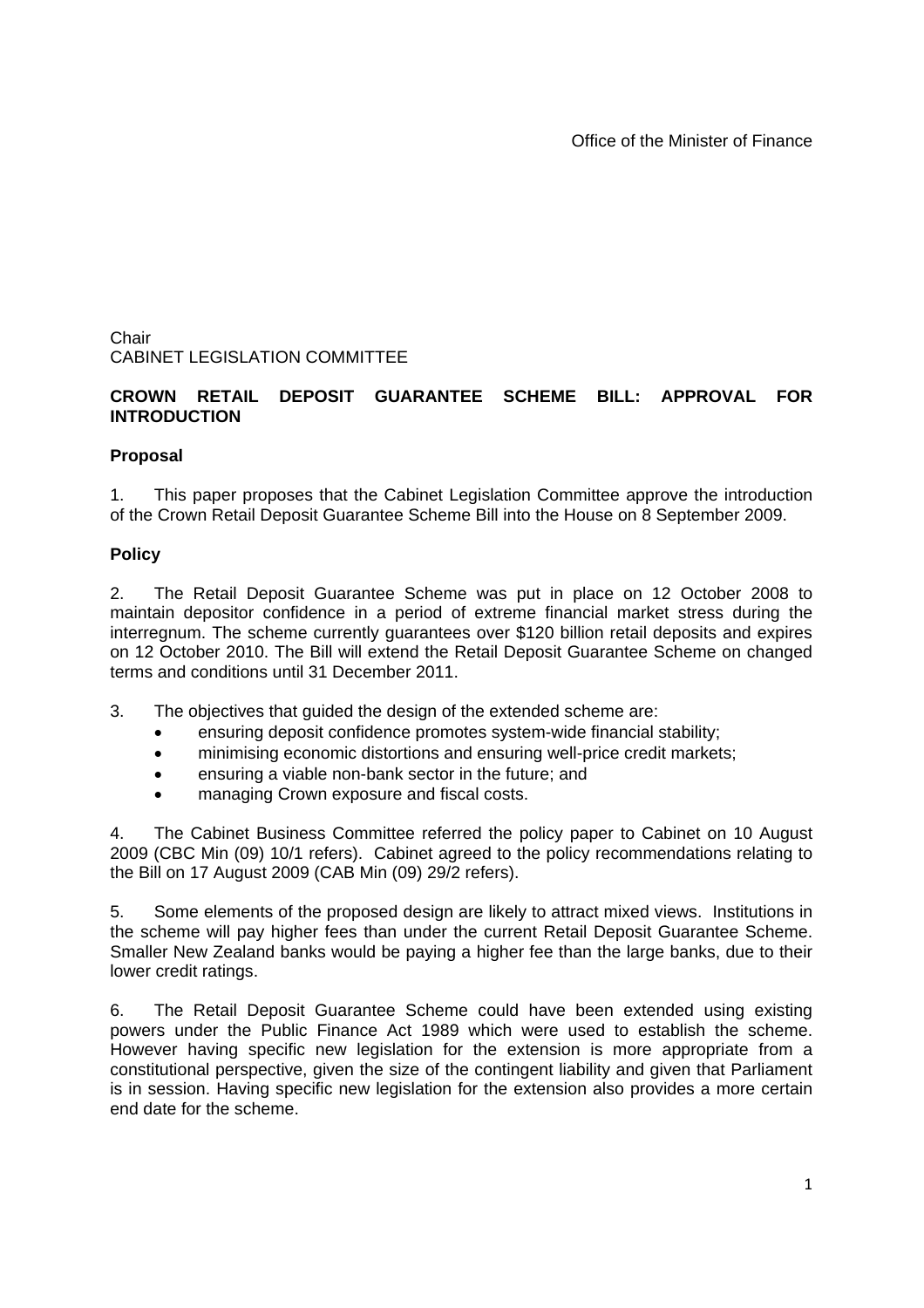- 7. To this end, the Bill:
	- enables the Minister of Finance to set eligibility criteria for the extended scheme and give appropriate guarantees for the period up to 31 December 2011;
	- confirms the Crown's right to recover money paid under the guarantees and, to assist with such recovery, ensures that the Crown can rely on the rights of creditors that receive guarantee payments;
	- provides permanent legislative authority for any guarantee payments;
	- confirms the exercise of powers to establish the Retail Deposit Guarantee Scheme; and
	- clarifies that the Public Finance Act and Crown Wholesale Funding Guarantee Facility are not affected by the Bill.

8. To the extent the confirmation of the establishment of the scheme is retrospective, this is fair as the existing guarantee scheme confers significant benefits, and any detriments (for example fees) have been agreed to by those affected on a contractual "opt-in" basis (i.e. it is effectively benign).

9. If the Crown makes payment under the guarantee to a creditor, the Crown takes the rights and remedies that the creditor would have had with respect to the entity and any third party, including any security that the creditor would have had. These rights are stated to be proportionate to the payment that the Crown makes. As a result, if the creditor holds security for amounts that exceed the guarantee cap, the Crown and creditor will share any proceeds of that security on a pro-rata basis where the deposit exceeds the coverage cap.

10. There are no outstanding policy issues yet to be resolved.

# **Regulatory impact analysis**

11. A regulatory impact statement (RIS) has been prepared in accordance with the necessary requirements. The RIS was submitted at the time approved the policy relating to the Bill was sought (CBC (09) 88; CAB Min (09) 29/2 refers).

### **Compliance**

12. The Bill complies with all of the following:

- principles of the Treaty of Waitangi;
- rights and freedoms contained in the New Zealand Bill of Rights Act 1990 and the Human Rights Act 1993:
- principles and guidelines set out in the Privacy Act 1993;
- relevant international standards and obligations; and
- LAC Guidelines: Guidelines on Process and Content of Legislation, a publication by the Legislation Advisory Committee.

Note that at the date of submission to Cabinet Office the Ministry of Justice had not completed vetting in relation to the Bill of Rights Act 1990. In the unlikely event this vetting raises queries, the Attorney General will report directly to the Cabinet Legislation Committee.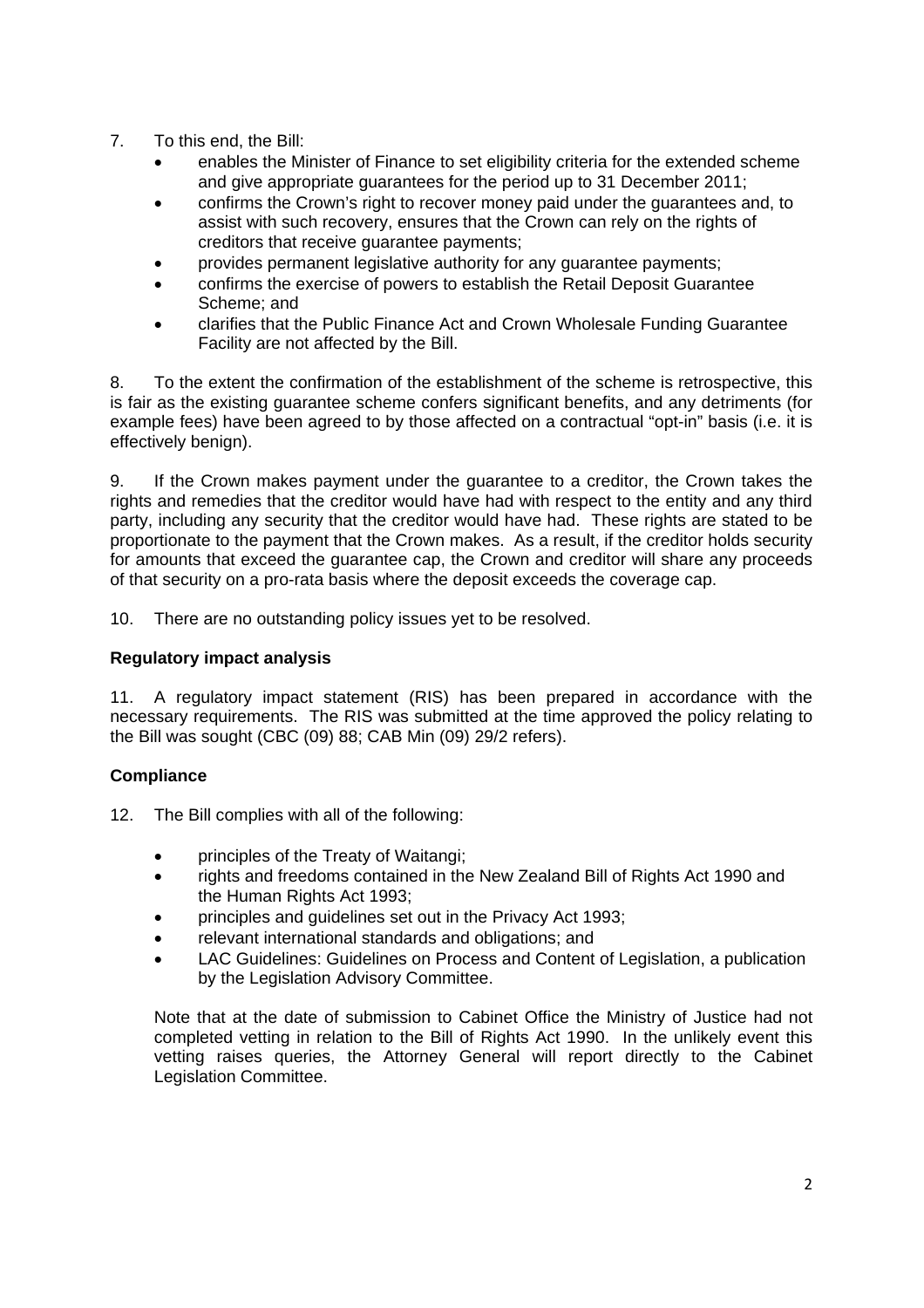# **Consultation**

13. This paper was developed by the Treasury. The following departments/ agencies have been consulted in the preparation of this paper: Crown Law, the Ministry of Economic Development (including the Companies Office), the Reserve Bank of New Zealand and the Securities Commission. The views of these departments and agencies have been reflected in the paper. The Department of Prime Minister and Cabinet has been informed of the paper.

14. The decision was made not to consult proactively on the Bill with the public. This is because:

- officials already have a reasonable amount of information about stakeholder views from regular interactions;
- the desirability of making an announcement soon, limiting the time available for any consultation;
- commercial sensitivity;
- concern that public consultation could create further uncertainty in the market; and
- the proposed course of action is temporary.

15. All Parliamentary parties have last week been offered briefings on this policy decision and draft Bill.

### **Binding on the Crown**

16. As the Bill proposes new powers for the Minister of Finance its purpose would be defeated if it did not bind the Crown. As a result clause 4 states that the Bill will bind the Crown.

### **Creating new agencies or amending law relating to existing agencies**

17. No new agencies are created and no laws relating to existing agencies are amended.

### **Allocation of decision making powers**

18. The Bill gives the Minister of Finance authority to set eligibility criteria for entities under the guarantee scheme extension and to give guarantees to those entities on terms and conditions the Minister thinks fit if he considers it necessary or expedient in the public interest to do so.

19. Given the Minister of Finance's responsibilities in relation to the New Zealand economy and the Crown's fiscal position it is appropriate for these decision making powers to be given to the Minister of Finance.

20. The LAC Guidelines have been complied with in allocating these decision making powers.

### **Associated regulations**

21. No regulations are necessary to bring the Bill into operation.

### **Deemed regulations**

22. The Bill does not include provisions empowering the making of deemed regulations.